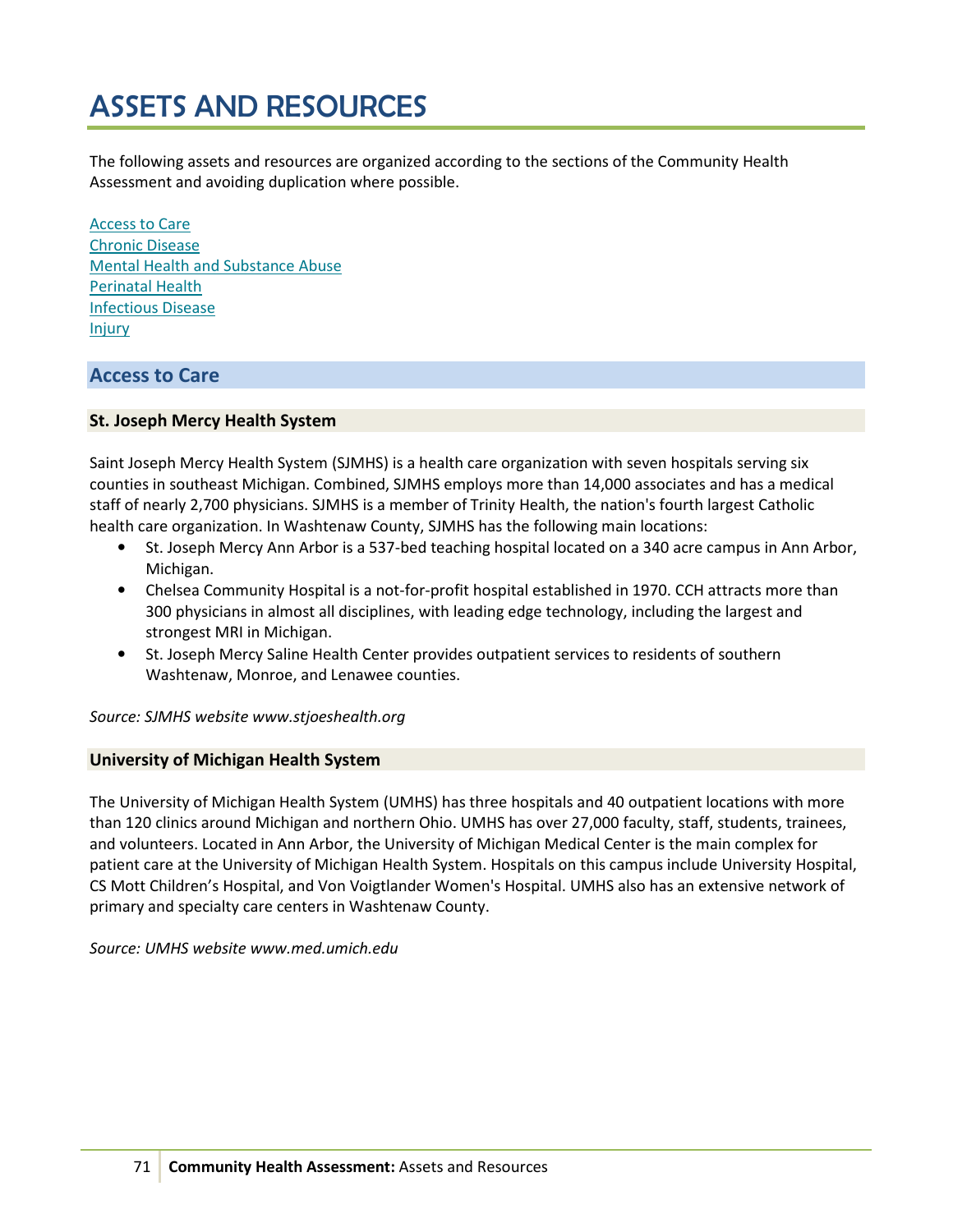# Safety-Net Providers

The county is home to a variety of organizations providing essential health services to the uninsured. The "Guide to Health Coverage in Washtenaw County: Free/Low-Cost Health Care/Coverage" provides a list of these options meant for use by the public and is in the appendix.

- Chelsea Grace Clinic is a monthly free clinic operated by Faith in Action in Chelsea.
- The Corner Health Center in Ypsilanti offers a full range of health, mental health, and support services to young people ages 12-21 regardless of their ability to pay.
- University of Michigan Regional Alliance for Healthy Schools operates school-based health centers at multiple middle and high school sites.
- Hope Clinic in Ypsilanti provides medical and dental care and basic social services, like food, to uninsured persons.
- Neighborhood Family Health Center in Ypsilanti is affiliated with St. Joseph Mercy Health.
- Packard Health and Packard West provide primary care, mental health services and a variety of health promotion and supportive services.
- Planned Parenthood has two Ann Arbor locations and one Ypsilanti location.
- The Ypsilanti Family Practice is associated with the UM Health System.
- The Shelter Association of Washtenaw County, Delonis Health Center Clinic offers health services to persons experiencing homelessness or housing instability.
- Washtenaw County Public Health provides three clinics at the health department: WIC, the Adult Health Clinic and Immunization Services.
- Additional safety net clinics for dental care include the Community Dental Center, Washtenaw Children's Dental Clinic, and University Dental Clinics at the UM School of Dentistry.

#### Washtenaw Health Plan

The mission of the Washtenaw Health Plan is to assure access to health care and improve the health of lowincome, uninsured residents. In partnership with local health care organizations, the Plan promotes, organizes, administers, and finances programs to increase access to health care for persons unable to pay for such care. It uses its resources and role in the community to strengthen the local health care safety net by maximizing access to primary care for uninsured, underinsured, and other vulnerable Washtenaw County residents, offering essential coverage to uninsured and underinsured. Currently, the Plan provides health care coverage for 8,000 county residents.

Source: Washtenaw Health Plan 10 year anniversary brochure.

#### Washtenaw Health Initiative

The Washtenaw Health Initiative is a voluntary, countywide collaboration focused on how to improve access to coordinated care for low-income, uninsured, and Medicaid populations. The Initiative is focused on how to improve care now for these priority populations and to prepare for 2014, when federal health care reform is expected to be more fully implemented. The effort includes representatives from the UM Health System, St. Joseph Mercy Health System, VA Ann Arbor Healthcare System, health plans, county government, community services, physicians, and safety-net providers. The steering committee formed workgroups organized around primary care; dental care, mental health, and substance use disorders; social determinants of health; and Medicaid outreach and eligibility.

Source: Washtenaw Health Initiative: Picture of Health in Washtenaw County, Center for Healthcare Research and Transformation, May 2012.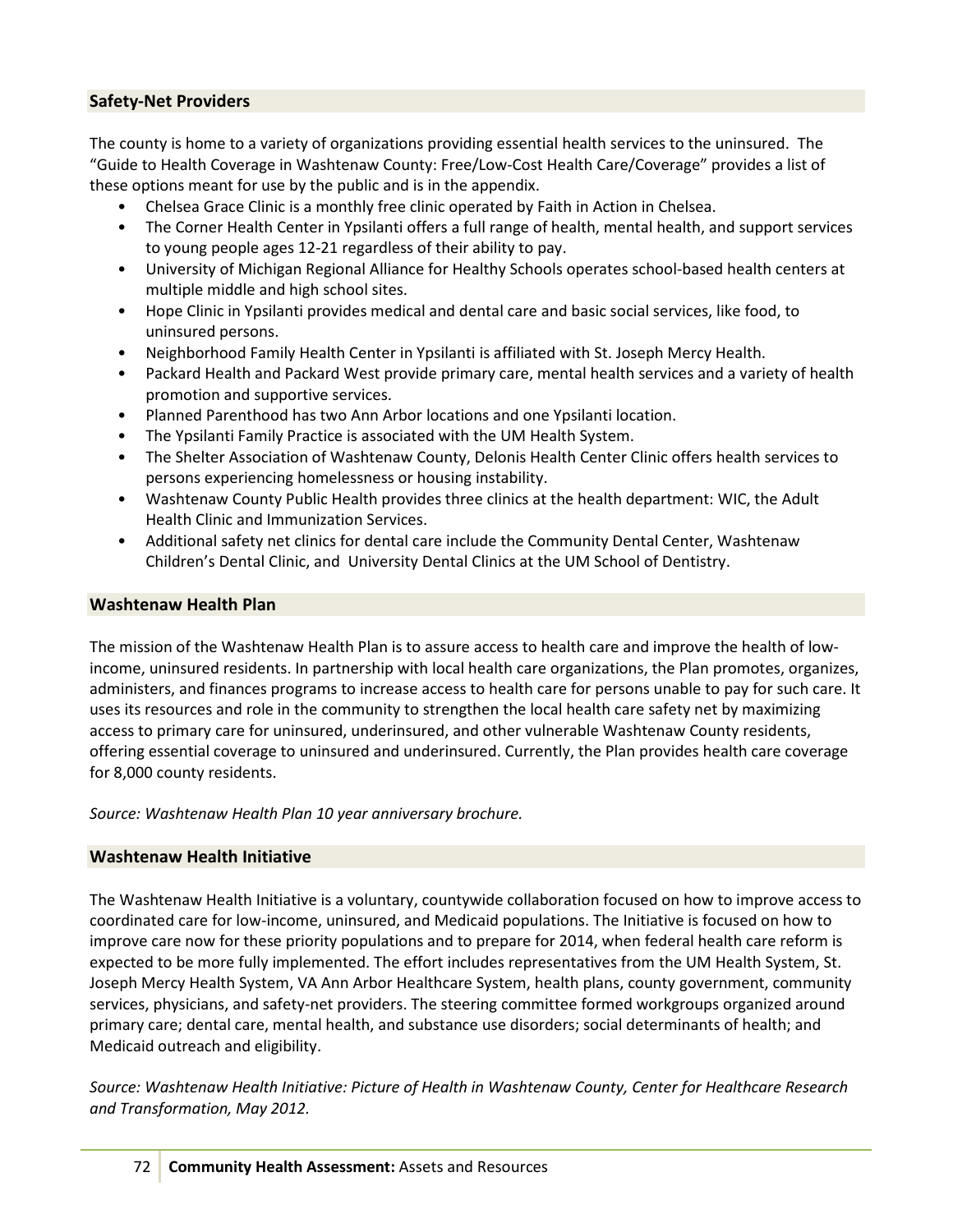## Blueprint for Aging

The Blueprint for Aging is a collaborative of seniors, family members, nonprofits, businesses, and government agencies that work together to create and test innovative system changes that make Washtenaw County a great place to age. Priority areas include increased awareness and education on elder justice issues; development of a train-the-trainer program for older adult service providers; a collaborative crisis intervention case management model that provides a means for partner agencies to address the needs of vulnerable seniors within Washtenaw County; and an online senior data book that allows easy access to local data for decision makers and service planners.

Source: Blueprint for Aging website www.blueprintforaging.org

#### Children's Special Health Care

Washtenaw County Public Health coordinates the county's Children's Special Health Care Services. The program offers medical care and treatment assistance for children with chronic, severe, disabling health problems; and provides service coordination to meet child and family needs. Eligibility is based on the child's diagnosis, severity, and treatment plan—not income. Many families with program coverage also have private insurance, and the Children's Special Health Care Services program provides additional help and support. There is a cost for the program determined by a sliding fee scale. This fee is waived if the individual applying qualifies for Medicaid or MIChild.

Source: Washtenaw County Public Health Children's Special Health Care Services website http://publichealth.ewashtenaw.org

## Community Support and Treatment Services and the Washtenaw Community Health Organization

Community Support and Treatment Services provides mental health services to adults with a severe and persistent mental illness, children with a severe emotional disturbance, and individuals with a developmental disability that reside in the county. Washtenaw County Health Organization manages public mental health and substance abuse funds. Services are available to residents of the community who have Medicaid or are uninsured, and who are eligible for services as defined by the Michigan Mental Health Code and include mental health and substance abuse treatment. Community Support and Treatment Services provides mental health services under a contract with the Health Organization. Services are available to eligible persons regardless of age, sex, race, ethnicity, sexual preference, marital status, religion, physical, or mental handicaps, or ability to pay.

Source: Community Support and Treatment Services website www.ewashtenaw.org/government/departments/community\_mental\_health

## Health Services Access

Health Services Access is the central entry point for all Washtenaw County individuals seeking mental health and/or substance abuse information and services in Washtenaw County. Requests for services can be made 24 hours a day seven days a week by calling 734-544-3050 or 1-800-440-7548. Callers may receive health information and referrals to a variety of community services. If seeking mental health or substance abuse services, callers will receive a clinical screening completed by a licensed behavioral health professional using criteria found in the Diagnostic and Statistical Manual of Mental Disorders (DSM-IV).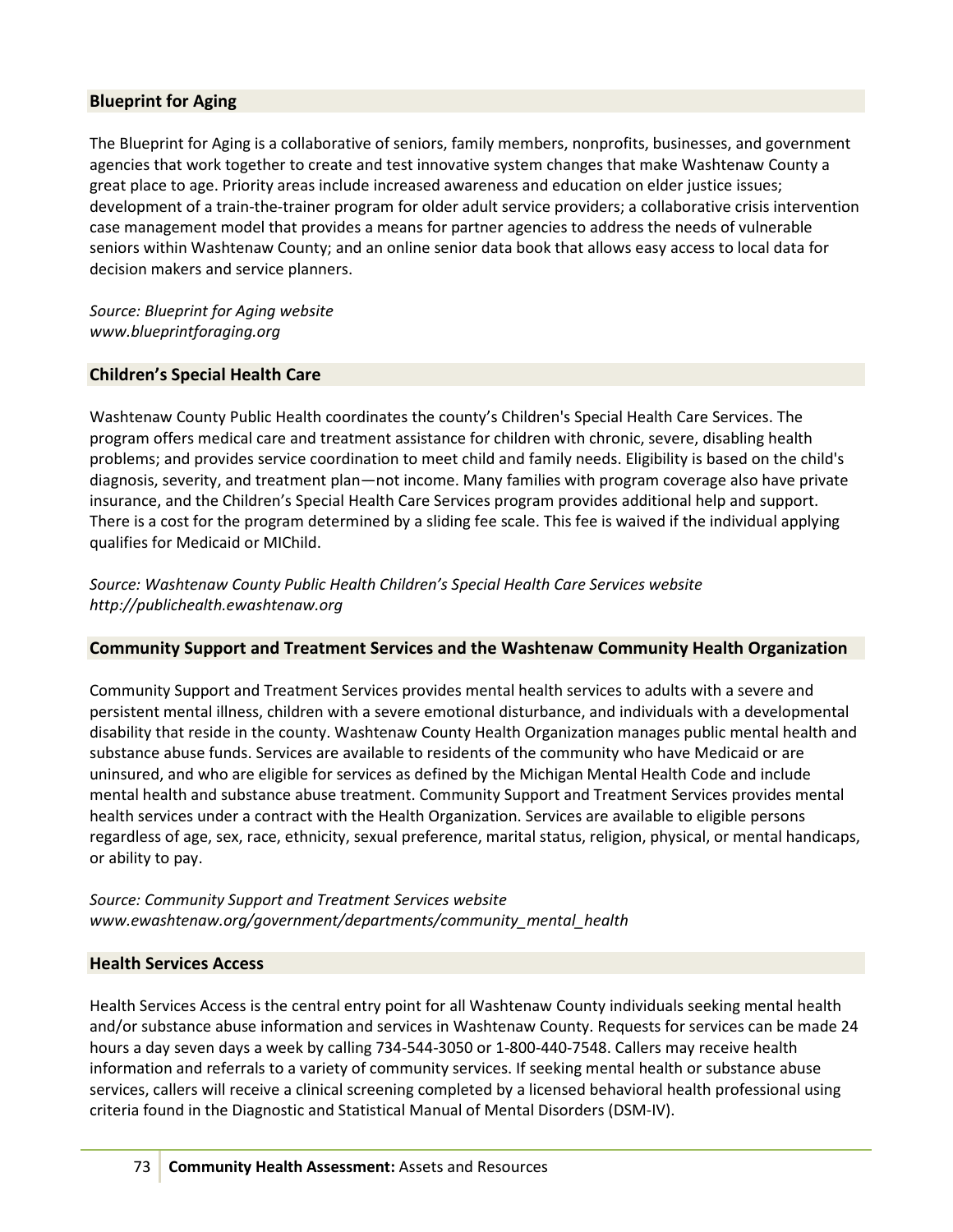Source: Washtenaw Community Health Organization website http://washtenawcho.org/services/Pages/AccessCrisis.aspx

# Chronic Disease

## Michigan Health and Wellness Plan

Created in 2011, The Michigan Health and Wellness 4 x 4 Plan lays out strategies for reducing obesity and improving health and wellness.

Source: www.michigan.gov/documents/healthymichigan/Michigan\_Health\_Wellness\_4x4\_Plan\_387870\_7.pdf

#### Michigan for a Healthier Tomorrow

Michigan for a Healthier Tomorrow is a statewide healthy living campaign coordinated by the Michigan Department of Community Health. Residents can visit www.michigan.gov/healthymichigan to assess their health and make a plan and download resources.

#### Smoke-Free Environments

In Michigan, Washtenaw County has been at the forefront of establishing smoke-free environments. There are smoke-free policies in place at numerous institutions throughout the county, including Washtenaw County Government, Ypsilanti Housing Commission, Ann Arbor Housing Commission, University of Michigan, Washtenaw Community College, Eastern Michigan University, local K-12 school districts, Village of Dexter outdoor recreation facilities, and both local hospital systems. In addition, several local bars and restaurants opted to go smoke free prior to the passage of state legislation in 2010.

#### Michigan Tobacco Quit Line

The Michigan Tobacco Quit Line provides cessation services to Michigan residents that want to quit using tobacco. The Quit Line (1-800-784-8669) offers a personal health coach and participant toolkits to help tobacco users gain confidence and motivation they need to quit for good.

Source: Michigan Department of Community Health website www.michigan.gov/healthymichigan/0,4675,7-216-33084\_33091\_33302---,00.html

## Farmers' Markets

There are a total of thirteen farmers' markets throughout the county and based in Ann Arbor, Chelsea, Dexter, Dixboro, Ypsilanti, Manchester, Pittsfield Township, and Saline. Most now accept SNAP (food stamp benefits) and/or other program to assist low-income residents and discount programs for senior citizens. Washtenaw County Public Health has worked with farmers' markets and safety-net providers in Ypsilanti and Chelsea to support and encourage low-income patients to eat more fruits and vegetables by visiting their local farmers' market.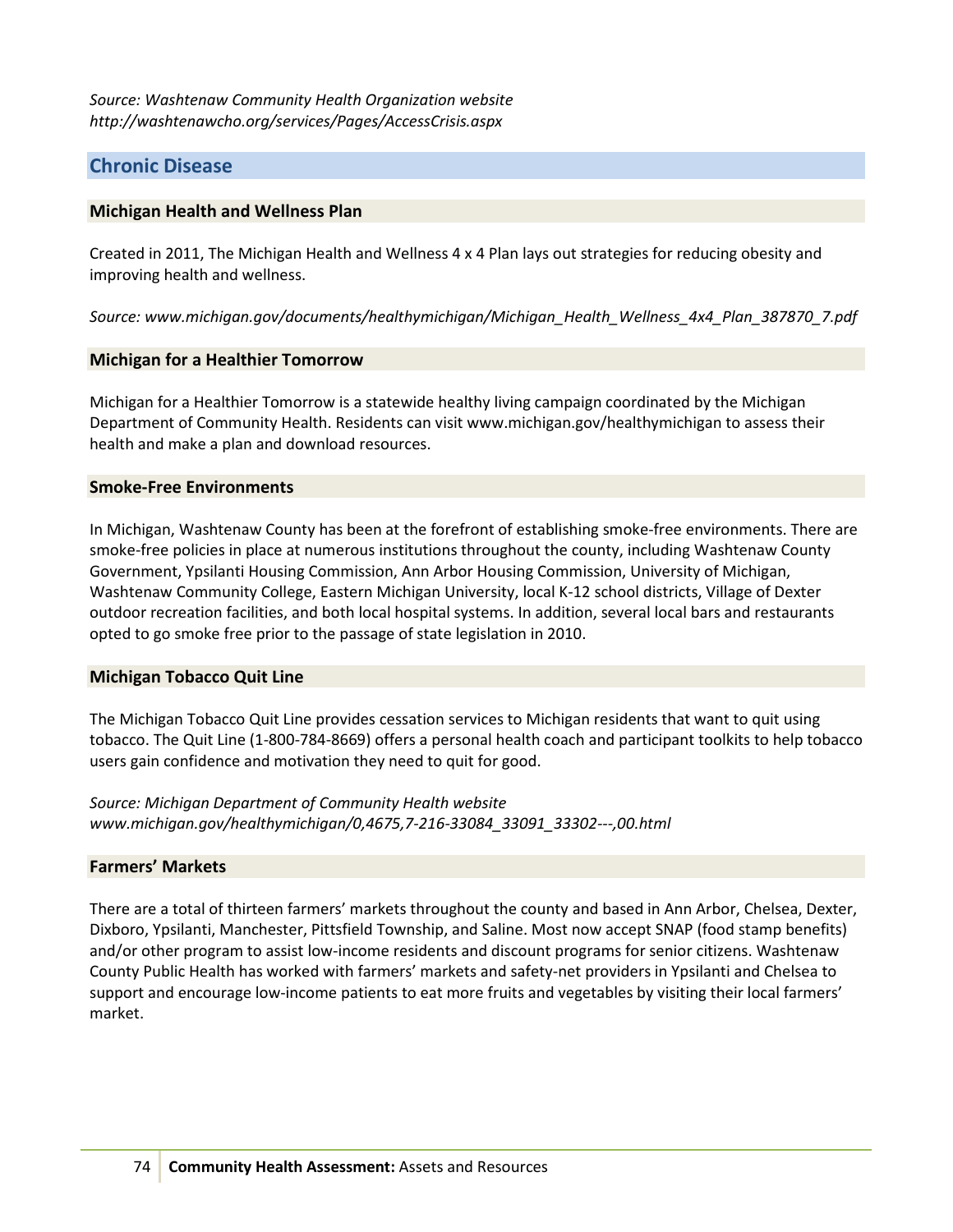#### Parks and Recreation

Washtenaw County has a well-maintained and extensive system of recreational parks and houses the Border to Border trail for outdoor exercise. Many area municipalities also have parks and/or recreational programs. The county's Border to Border trail is a paved shared-use path that extends along the Huron River.

#### University of Michigan MHealthy

MHealthy is the University of Michigan employee wellness program. The program aims to: promote the health and well-being of the University of Michigan community, develop more cost-effective delivery of health care as a model for other institutions, and advance public discussion and social commitment to change by harnessing the intellectual capacity of the University to improve the wellness of our employees, dependents, and retirees. Source: MHealthy website: http://hr.umich.edu/mhealthy/

#### Chelsea Area Wellness Foundation

The Chelsea Area Wellness Foundation is a tax-exempt, private foundation governed by a volunteer board of directors representing populations included in the school districts of Chelsea, Dexter, Grass Lake, Manchester, and Stockbridge. The Foundation's mission is to create a culture of wellness and foster sustainable improvements in community health. Source: Chelsea Area Wellness Foundation website www.5healthytowns.org

## Health Coalitions

At least eight local community coalitions have missions that include chronic disease and/or obesity prevention. Coalitions include the Washtenaw Food Policy Council; wellness coalitions in Chelsea, Manchester, and Dexter; the Washtenaw Bicycling and Walking Coalition; and the Ypsilanti Health Coalition among many others. Visit http://hip.ewashtenaw.org for a current list of coalitions.

# Mental Health and Substance Abuse

## Community Support and Treatment Services and Washtenaw Community Health Organization

See Access to Care

#### Health Services Access

See Access to Care

#### Health Systems

The two area hospital systems described earlier (UM Health System and St. Joseph Mercy Health System) provide psychiatric inpatient services and outpatient mental health services. They also provide outpatient substance abuse treatment. The UM Health System also offers psychiatric emergency services and houses the UM Depression Center.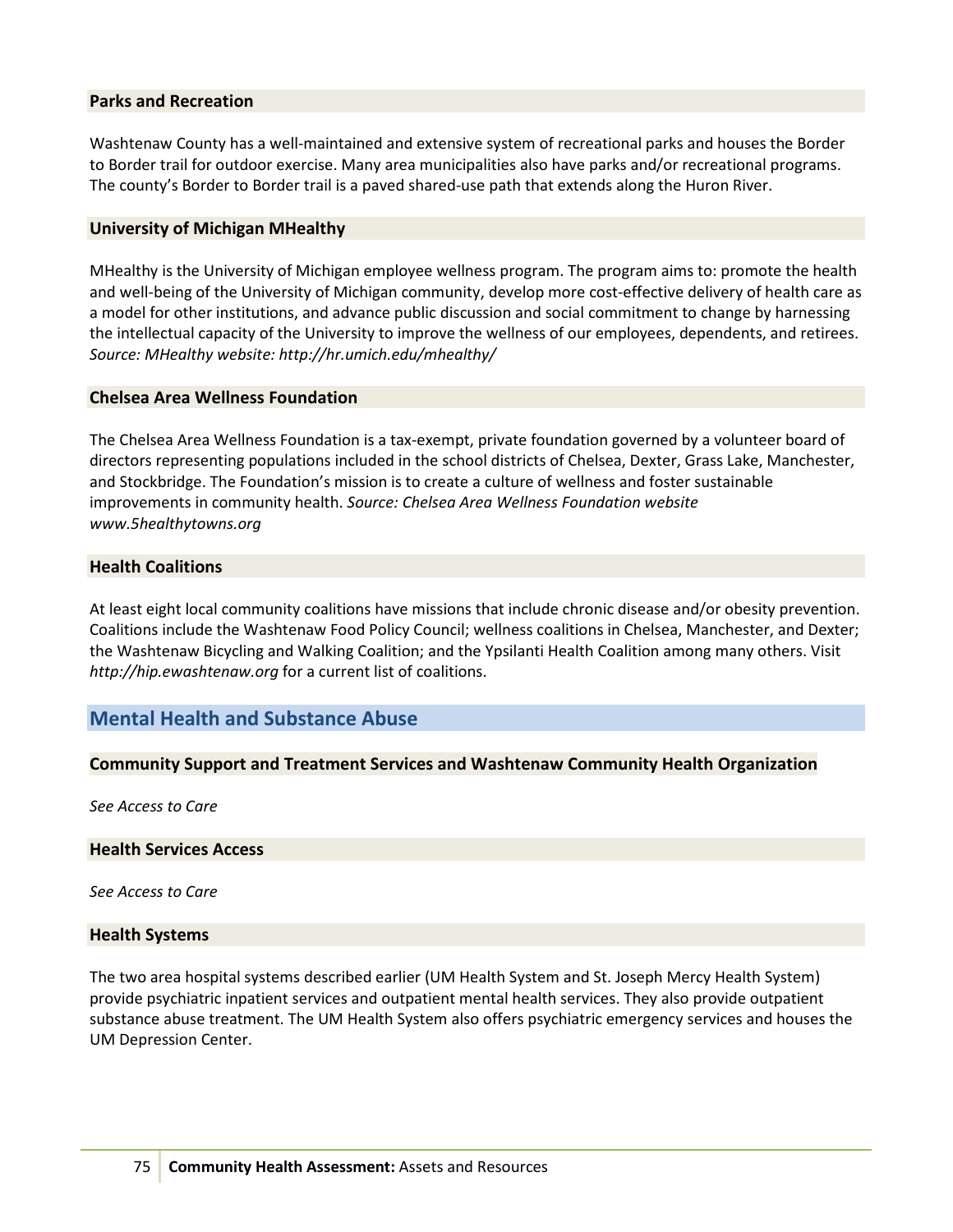## Washtenaw Alive

This suicide prevention coalition brings together diverse partners to address and prevent suicide through surveillance of suicide attempts, implementation of best practice gatekeeper programs and ongoing training, community education and resource dissemination.

#### Dawn Farm

A local nonprofit providing inpatient and outpatient substance abuse treatment and support.

#### Home of New Vision

Home of New Vision is a nonprofit organization that provides inpatient and outpatient substance about treatment for women committed to ongoing recovery from chemical dependency.

#### Other Resources

Low cost counseling for depression and other psychiatric illness can be obtained at Catholic Social Services, Eastern Michigan University, The Women's Center of Southeastern Michigan, and the UM Depression Center.

Additional mental health and substance abuse assets and resources:

- Private counseling services
- Walkable communities
- After school programs
- Employee assistance programs
- Depression services resource directory
- Academic community
- Peer mediators and listeners
- Suicide prevention training
- Health Improvement Plan of Washtenaw County Depression Focus Area
- Community Mental Health Partnership of Southeastern Michigan (CMHPSM)
- Community Support and Treatment Services and Corner Health Center Mom Power, COPE and Girls support and education groups for prevention of mental illness for teens and young adults
- University of Michigan Peer to Peer Depression and Suicide Awareness Campaign
- Eastern Michigan University's Stigma and Fear End (SAFE) NOW campaign
- SafeTalk Training
- "Mix it Up" Day at Milan Schools
- Publicly-funded substance abuse prevention and treatment for adults and children
- Communities Mobilizing for Change (CMCA)
- Parents Who Host Initiative
- Communities That Care (CTC)
- Corner Health Center Theater Troop
- Project Success
- Bi-County Senior Connections
- Early Risers
- 12-step programs
- Chelsea Hospital Senior Supper Club
- SRSLY, a community coalition established to prevent destructive behavior in Chelsea youth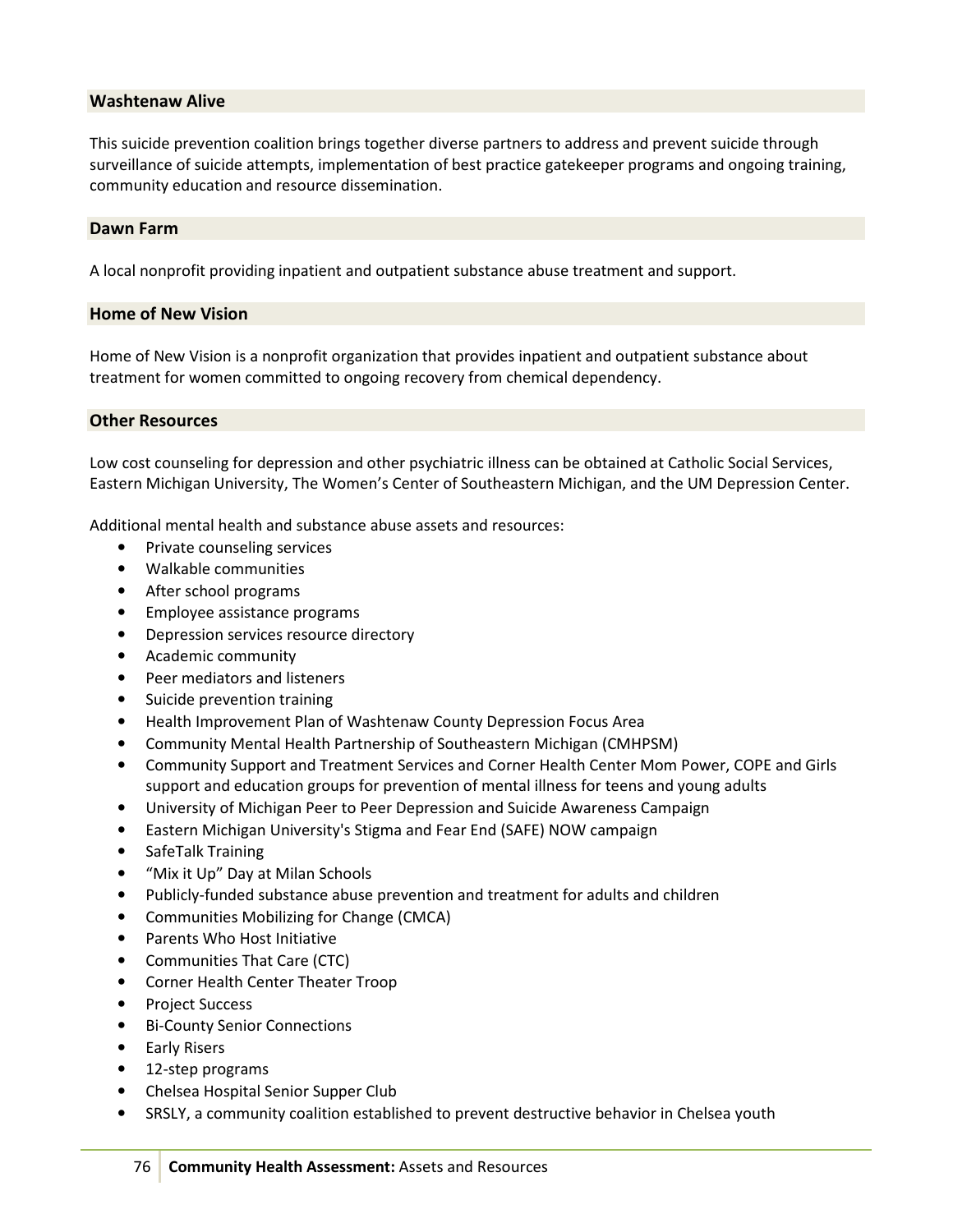# Hospitals and Neonatal Intensive Care Units

The two area hospital systems described above (UM Health System and St. Joseph Mercy Health System) both have level three neonatal intensive care units, capable of treating the smallest and sickest of newborns.

## Maternal Infant Health Programs and Collaboration

Maternal Infant Health Program is a home visiting program for pregnant women and infants with Medicaid insurance. It is a benefit of their insurance. A team consisting of social worker, nurse, and registered dietician provide home or office visits. There is an ongoing collaboration between the "maternal only" programs in the community and with Washtenaw County Public Health's own Maternal Infant Health Program that covers moms and infants to ensure that vulnerable infants and families in the community are offered/provided in home supports through this program.

#### Birth Support and Education

Doulas Care provides free or low-cost volunteer doulas (trained women who offer birth support) to lowincome mothers. The Lamaze Family Center provides classes in prenatal fitness, childbirth preparation, and breastfeeding, as well as support groups for new mothers, new fathers, and women suffering from postpartum depression. Center for Childbearing Year offers a variety of birth and newborn care classes. The Michigan Visiting Nurses offer monthly childbirth education classes that are covered by Medicaid.

#### Breastfeeding Support and Education

Prenatal breastfeeding classes are taught by a number of agencies: WIC, Breastfeeding Center of Ann Arbor, and Lamaze Family Center. Support for breastfeeding moms is offered by a variety of agencies as well. WIC developed a peer counseling program for breastfeeding mothers. La Leche League offers monthly free support with groups that meet in Ann Arbor and Ypsilanti. The Breastfeeding Center of Ann Arbor offers a weekly breastfeeding support group. St. Joseph Mercy Health Systems has lactation consultants available for new moms and babies in their mother and baby unit. UM Health System has a multidisciplinary breastfeeding clinic staffed by a lactation consultant as well as an OBGYN and pediatrician specializing in breastfeeding support. The Washtenaw County Breastfeeding Coalition brings together leaders from each of these agencies and more to discuss improving support for breastfeeding mothers, babies, and families.

## Parenting Classes

Hope Clinic, a free medical and dental clinic in Ypsilanti, offers free parenting classes, and Catholic Social Services offers classes in healthy families and "grandparents as parents" classes.

#### Home of New Vision

See Mental Health and Substance Abuse

## Teen Health Resources

The Corner Health Center delivers prenatal care to teenage mothers, and The Teen Parent Center provides a mentoring program for young mothers.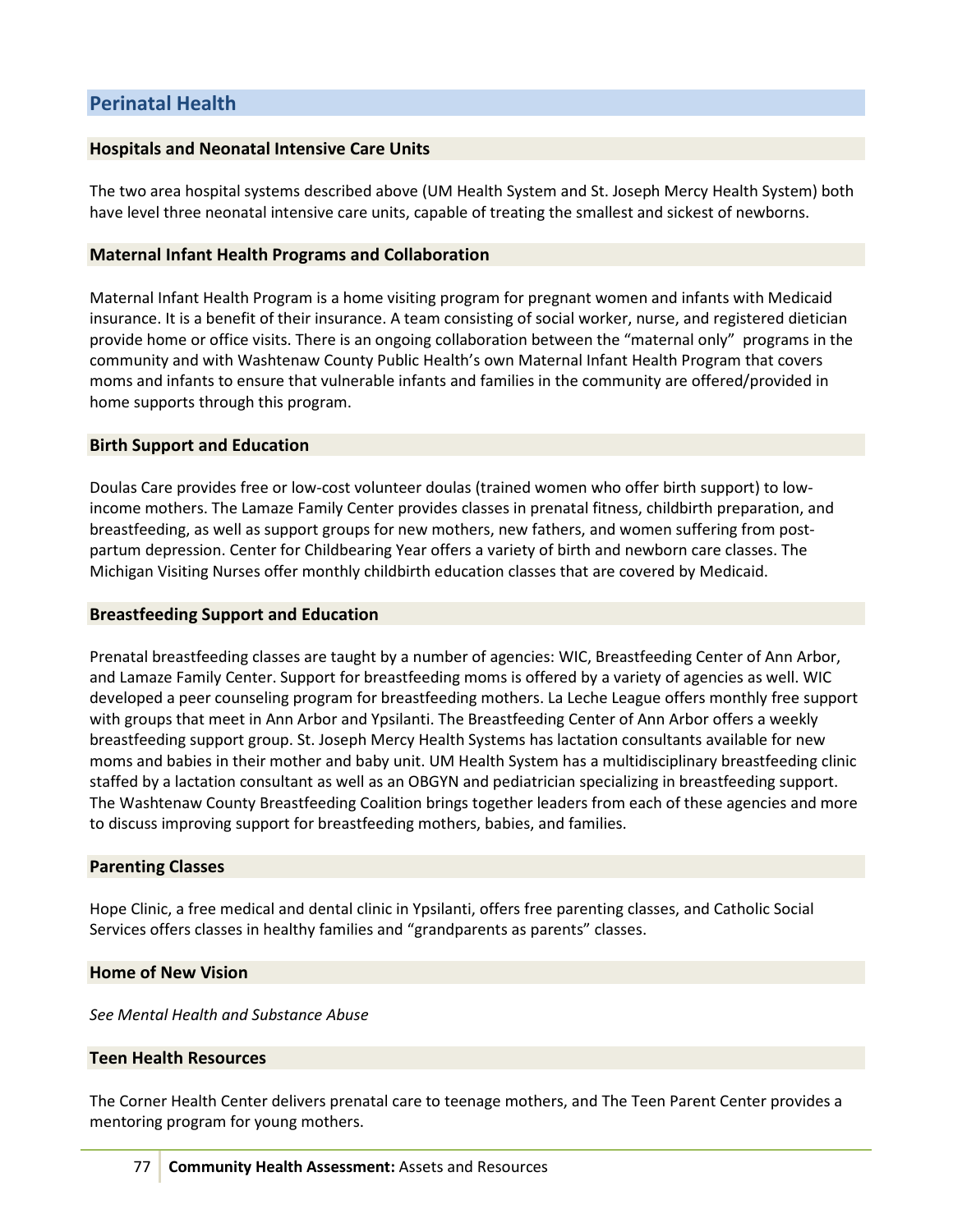## Infant Mortality Reduction

Infant mortality has declined in Washtenaw County and throughout Michigan over the last decade due to both improved perinatal care and postpartum practices such as safe sleep. Michigan's Governor Snyder initiated an Infant Mortality Reduction Plan in August of 2012 which recommends elimination of medically unnecessary deliveries before 39 weeks of gestation. The Plan recommends progesterone treatment protocols for high risk women to prevent preterm labor and home visiting services for high risk pregnant and postpartum women. The plan also recognizes that health disparities among people of color must be addressed in order to improve overall birth outcomes. Washtenaw County Public Health has worked on strategies with multiple agencies to further reduce infant mortality, including:

- Collaboration on the Washtenaw County Coalition for Infant Mortality Reduction's "3 x More Likely" campaign to decrease the excessively high rate of infant mortality in blacks or African Americans.
- Participation in Child Death Review, to determine all the factors contributing to child deaths, including infant deaths related to trauma (e.g., car accident, drowning) or unsafe sleep.
- Collaboration with the Washtenaw Area Council for Children and its Infant Safe Sleep Task Force. The Task Force provides free classes to the community about shaken baby prevention and safe sleep.
- Initiation of breastfeeding peer counseling program within the WIC program
- Continued nutrition counseling in the WIC program
- Development and co-coordination of the Washtenaw County Breastfeeding Coalition which encourages and highlights businesses that support breastfeeding with its annual breastfeeding-friendly awards program.
- Enactment by the Washtenaw County Board of Commissioners of a policy to allow breastfeeding in all county buildings.

# Infectious Disease

There are many places available in Washtenaw County for communicable disease testing, treatment, and vaccination including primary care, long term care facilities, hospitals, and Washtenaw County Public Health. In addition, pharmacies have recently become a location for receiving a variety of vaccines, especially influenza.

## Washtenaw County Public Health

Public Health offers low-cost immunizations for the public. The department also runs an adult health clinic which provides STD testing and treatment and HIV testing and counseling. Public Health follows up on reportable diseases and coordinates outbreak response for the county as well.

## Washtenaw County Environmental Health

Washtenaw County Environmental Health takes the necessary actions to ensure citizens and visitors can feel confident that their food, water, and surroundings are safe and sanitary. Through a combination of inspections, investigations, education, and enforcement, compliance is achieved to meet local, state, and federal guidelines for safe food, drinking water, and sewage disposal.

## Washtenaw Immunization Action Coalition

Washtenaw County Public Health chairs this local partnership dedicated to decreasing vaccine preventable diseases in all ages, through improved public awareness and access to vaccines.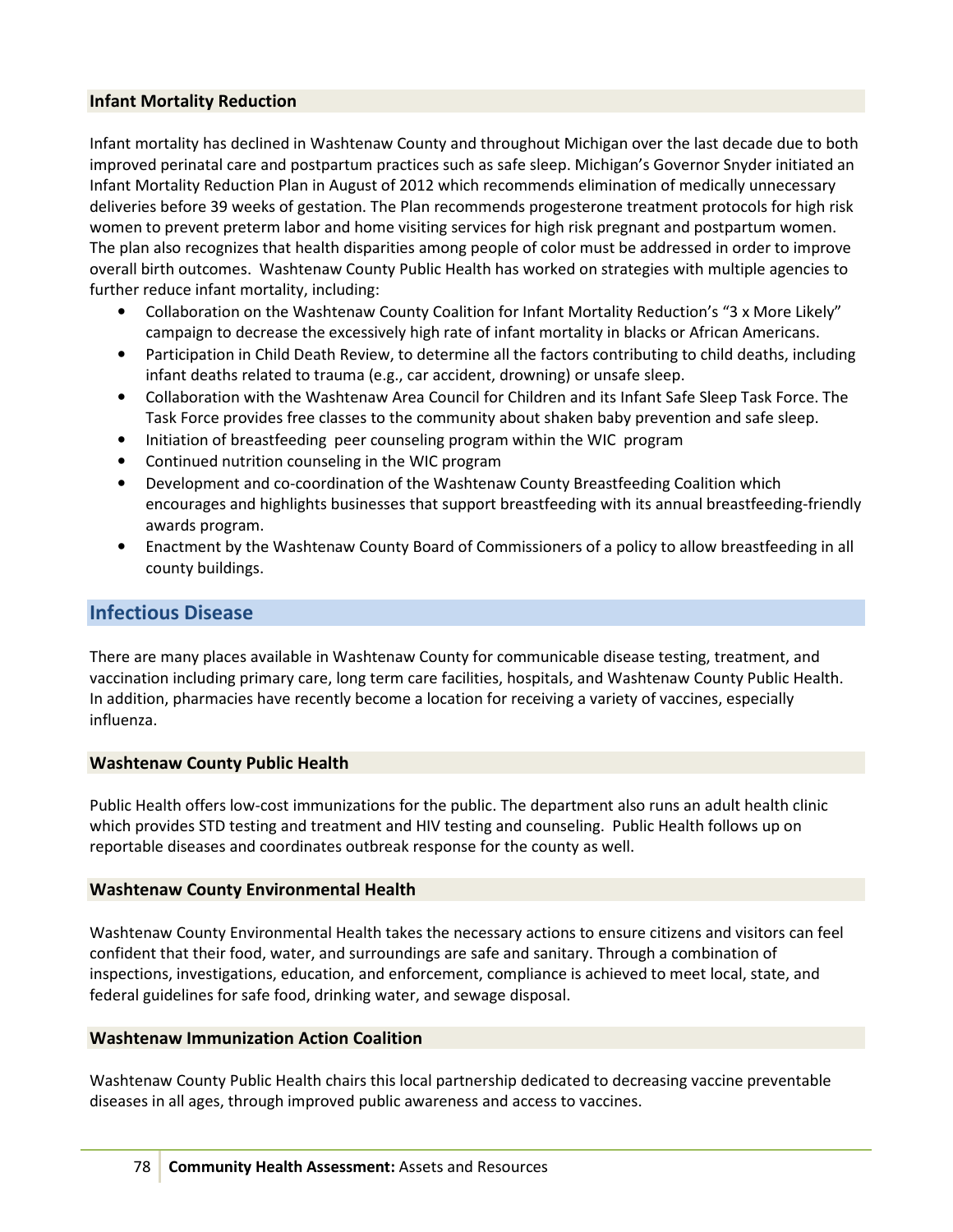## Vaccines for Children

Vaccines for Children (also called VFC) is a federally funded program that helps fund vaccines for children with Medicaid, with no insurance, or with insurance that does not cover vaccines. Washtenaw County Public Health works closely with our 38 VFC providers across the community to educate providers about the vaccines, storage and handling, and MCIR (state immunization database) usage. Site visits are made to at least half of the VFC practices each year to provide individualized feedback for their vaccine practices and completion rates for their patients.

## Immunization Nurse Education

Two Washtenaw County Public Health nurses are trained to provide on-site vaccine education to clinical practices in the county. These sessions occur at least once a year.

## Flu Advisory Board

Washtenaw County Public Health staff members participate in a statewide group that addresses flu vaccine and treatment practices in Michigan

#### HIV/AIDS Resource Center

The HIV/Resources Center (or HARC) is a community nonprofit that provides HIV/AIDS related prevention services, testing, and case management for Washtenaw County. It also manages a needle exchange program.

#### Safety-Net Providers

#### See also Access to Care

Washtenaw County has a number of free or low-cost clinics that can diagnose and treat communicable diseases including sexual transmitted diseases.

# Injury

#### Treatment at our Hospitals

#### See also Access to Care

Washtenaw County's two major hospitals, St. Joseph Mercy Health System and the UM Health System, are both capable of treating level 1 trauma (the most severe injuries). The UM Hospital is the state burn coordinating center and St. Joseph Mercy hospital is the burn surge facility. CS Mott Children's hospital can treat severely injured children.

## University of Michigan Health System

The UM runs The Turner Geriatric Clinic which works on fall prevention in the elderly. Dr Neil Alexander runs the Mobility Research Center at the University of Michigan, which has a focus on falls in the elderly as well. The UM Injury Center is hosting a conference in the fall of 2013, entitled Preventing Injury: From Research to Practice to People, where one of Washtenaw County Public Health's epidemiologists will present data on hospital discharge injury coding. The UM's CS Mott Children's Hospital is the lead agency for Safe Kids Huron Valley. The UM Health System also has a Child Protection Team focused on diagnosing and preventing child abuse.